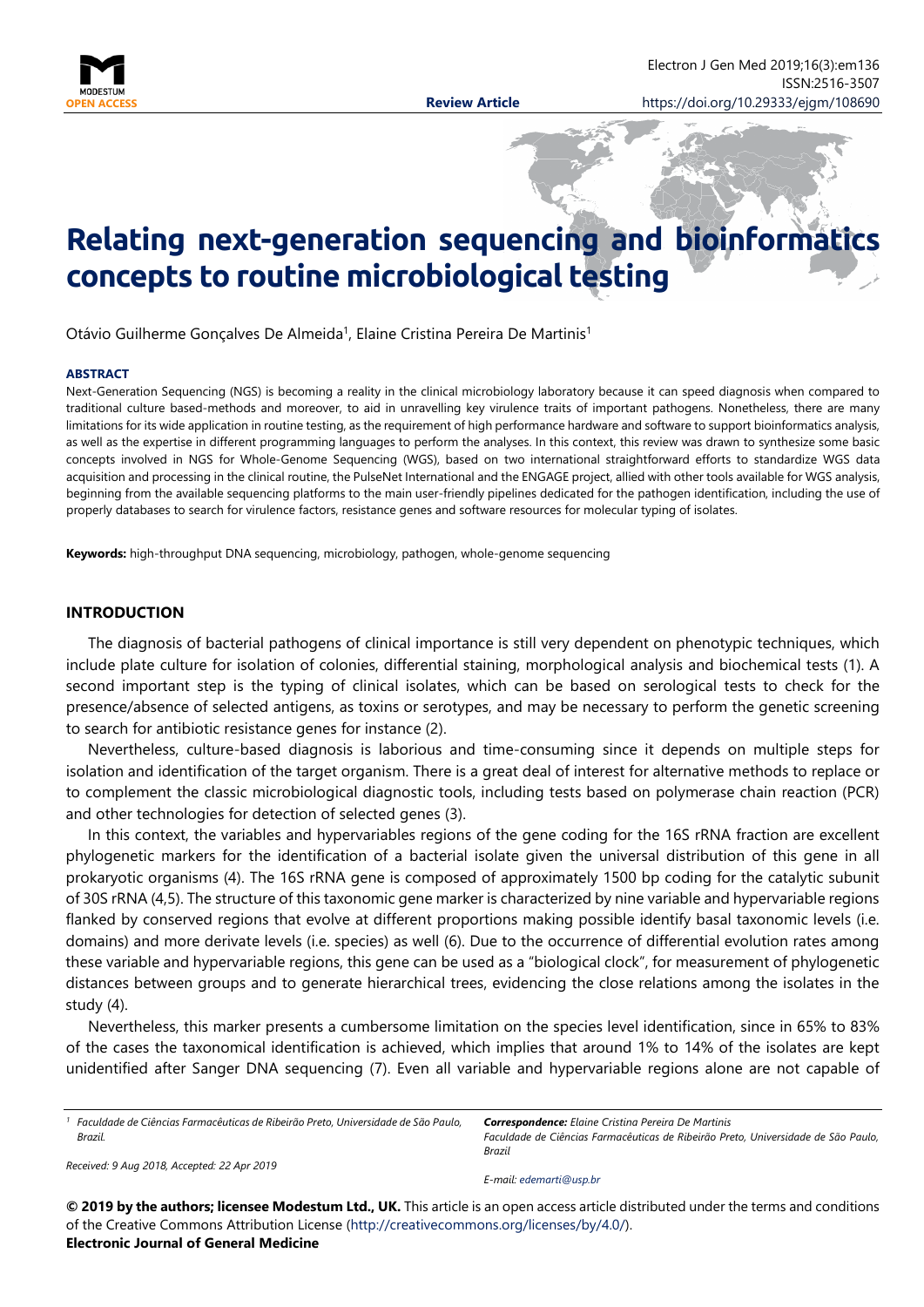differentiate among all living bacteria, the V2, V3 and V6 regions are the three hypervariable regions characterized as the most heterogeneous, contributing for maximum differentiation of many similar bacterial groups (6). The major problem related to this limitation is the lower sufficient sequence evolution rate among bacterial species closely related that may not possess a significant evolutionary divergence in its 16S rRNA sequences to be properly distinguished (8).

Thus, for molecular taxonomic identification of a pure bacterial isolate derived from a pure culture, a DNA extraction method is employed (i.e. mechanical lysis, enzymatic or phenol-chloroform extraction) followed by 16S rRNA gene PCR amplification. The PCR products are analysed on agarose gel for purity and taken for DNA Sanger sequencing. The sequences can be analysed and compared to databases for taxonomic identification purposes (9).

However, the culture-based approach followed by the amplification of one specific piece of 16S rRNA (that may capture one or more variable and hypervariable regions for Sanger sequencing) may occur an underestimation of the microbial diversity in highly contaminated samples, such as faecal specimens, due to low resolution at species level (8). In addition, this method is useful if a particular feature of the pathogen is of interest, with amplification by PCR and sequencing of a target region of the genome (10). Because of these limitations and with the development and democratization of Next-Generation Sequencing (NGS) Technologies, some clinical laboratories are entering in the age of Whole-Genome Sequencing (WGS) (11). This technology allows the sequencing of multiple samples in a massive parallel way, resulting in a production of thousands of millions of DNA sequences at one single run, which after a bioinformatics downstream processing and analysis, may unravel the entire complete genome from various clinical isolates (11-13) without the need of prior knowledge of target conserved phylogenetic regions. At same time, it possesses high speed and throughput, while Sanger sequencing may took several years to close a single draft bacterial genome  $(14)$ .

In the context of assessing serial bacterial genomes, the NGS has been a widely application to detect and to identify pathogens not only in clinical isolates, but also in food matrices as performed by Macori et al. (15). These researches revealed the complete genomes of four *Yersinia enterocolitica* bacterial pathogens isolated at wild ungulate carcasses using the WGS approach in combination with phenotypic biochemical tests to determinate their virulence profile (high virulence or nonvirulent). Another very interestingly work dedicated to the elucidation of whole-genome of a bacterial pathogen in cattle was published by Stevens, Stephan and Johler (16). According to the findings of these authors, the entire genome of *Staphylococcus aureus* strain 1608 mastitis causative agent was useful to establish further research novel features that may contribute to identification of factors related to toxic mastitis development in cattle (16).

The analysis of bacterial genomes in animals related to human consumption is crucial to an effective public health surveillance system, since animal pathogens can be transmitted to humans that maintain close relations with the contaminated animals, as occurs with mastitis causative agent (*S. aureus*), in such a way that the methicillin-resistant *S. aureus* strains (MRSA) (17) may infect the tits of cattle and, furthermore, can be transmitted to humans by feeding, what is a very important to the public health authorities (18).

Currently, the decreasing costs for WGS encourages its use in routine applications as well (11-13) but there are still many challenges related mainly to the need of technical expertise for choosing among the various NGS platforms available and for the analysis of the sequence data obtained (19). Therefore, in this review we will present relevant considerations on NGS, with emphasis on its use for identification of bacteria of clinical importance.

#### **WHOLE-GENOME SEQUENCING**

The authors of the present article define the WGS as an access of an individual DNA content present in a given organism through a chosen NGS technology that will generate a large amount of data which should be processed to unravel the entire genomic organisation of a targeted organism to achieve the taxonomy of the microbial isolate, as well as its knew and hidden functional properties (possibly).

For WGS it is necessary to obtain a pure culture and to perform DNA extraction. The isolate of interest is cultured on agar plate and next, genomic DNA must be extracted, similar to other genomic-based methods. For DNA extraction, either in-house protocols (classical DNA extraction) or commercial kits can be used. Quality and quantitative analysis of DNA extract have to be performed either by colorimetric or fluorimetric methods, prior to library preparation for NGS (20). Some steps of library preparation vary with the choice of the platform for sequencing but, regardless the platform, there is a random fragmentation of the genomic DNA, which can be accomplished by physical (i.e., sonication), enzymatic (i.e., non-specific endonucleases and tagmentation reactions by means of transposases) or chemical methods (20,21).

The next step involves the insertion of adapters to the DNA fragments, generating inserts. Adapters are oligonucleotide sequences complementary to sequences immobilized on commercial sequencing platforms and they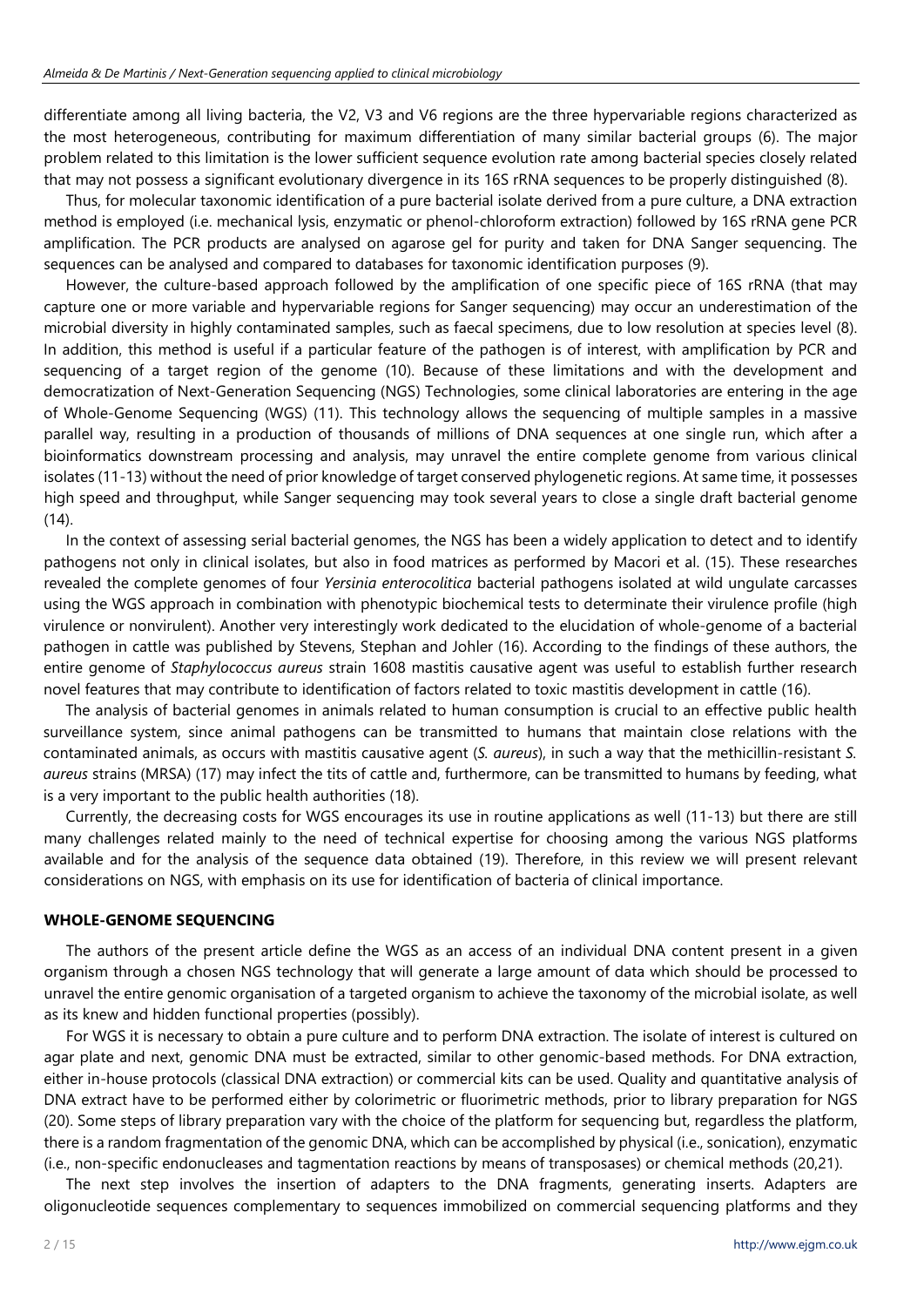are needed for attachment of the inserts to a support where the DNA amplification and sequencing will be performed (22). Moreover, depending on the platform of choice, the adapters can be combined with indexes to speed up the library preparation process: by indexing the inserts, it is possible to process mixed samples and to keep track of each amplified fragment with regard to the original sample (23).

A clean-up process to separate only inserts with suitable size must be performed and, possible dimers of adapters must be removed to avoid consuming useful spots in the platform support to generate useless sequencing data. For this step, methodologies employing magnetic beads technology largely used (24).

Different companies offer commercially diverse sequencing platforms such as 454 (Roche), SOLiD (ThermoFisher), Illumina® (Illumina sequencers), PacBio (Pacific Biosciences) and MinION system (Oxford Nanopore Technologies) (25).

The platforms of Roche, SOLID and Illumina® companies are classified as second-generation technologies since they were launched after Sanger's sequencing technology and are characterized by different sequencing chemistries. In addition, second-generation sequencers are thus classified by their built-in nucleotide detection system, which is performed by optical sensors for light detection (26).

The basis of the Roche-454 sequencer is the detection of the pyrophosphate (PPi) released during the incorporation of the nitrogen base by DNA polymerase in the synthesis of the nascent DNA chain. The resulting PPi is converted to ATP by the ATP sulfurylase enzyme, which provides energy for the luciferase enzyme to oxidize luciferin, resulting in light emission. Visible light detected is proportional to the number of nucleotides incorporated and each DNA base has their own light colour, which allows the base calling identification (27). Nevertheless, Roche-454 technology is currently out of date (20).

The synthesis technology of the company Illumina® is the most used in the market due to the wide variety of sequencers available, including MiSeq, HiSeq, NextSeq and now NovaSeq. The generation of short-reads and the optical detection system for fluorophores-labeled dideoxinucleotides (dNTPs) are hallmarks of these platforms (20,28).

The Ion Torrent (Thermo Fisher) sequencer has a dilemma in its classification, as some authors classify it as a generation 2.5<sup>th</sup> equipment, due to its chemistry of sequencing based on the measurement of pH change caused by the release of a proton during the synthesis of the chain of DNA, by means of a chemical sensor (29).

According to Heather & Chain (30), third-generation sequencers are those capable of sequencing a single whole DNA molecule without the need for amplification of the fragments. The third generation sequencers are represented by PacBio (Pacific Biosciences) and minION (Oxford Nanopore) platforms (20,30).

In the PacBio platform, sequencing is performed on a chip that contains several zero-mode waveguide detectors (ZMW). Each detector has an added DNA polymerase and, when the enzyme adds the phosphor-linked dye-labeled nucleotides, the incorporation is detected in real-time by an imaging system (30).

On the other hand, MinION (Oxford Nanopore) technology is based on the measurement of changes in electrical conductivity caused by the passage of single strand of DNA through a biological pore. The DNA passes through the pore after the application of a voltage, which generates a current of ions. The change in the pattern or magnitude of the electric current in the nanopore is captured by a sensor "several thousand times per second" and the electrical current measures are passed to an application-specific integrated circuit (ASIC) microchip. The data are processed and analyzed in the MinKNOW software available on the MinION platform (31).

By having the ability to sequence single molecules without the amplification of DNA fragments, third-generation sequencing technology is characterized by the production of longer reads, which can include medium-sized reads of 10,000 bp and some reads larger than 100,000 bp, which confers advantages related to the resolution of gaps in the genome and allows the construction of large contiguous regions of DNA, facilitating the genome assembly and annotation (32).

In **Table 1** is presented a brief comparison among the sequencing commercial platforms available focusing on its sequencing chemistries and the main pros and cons.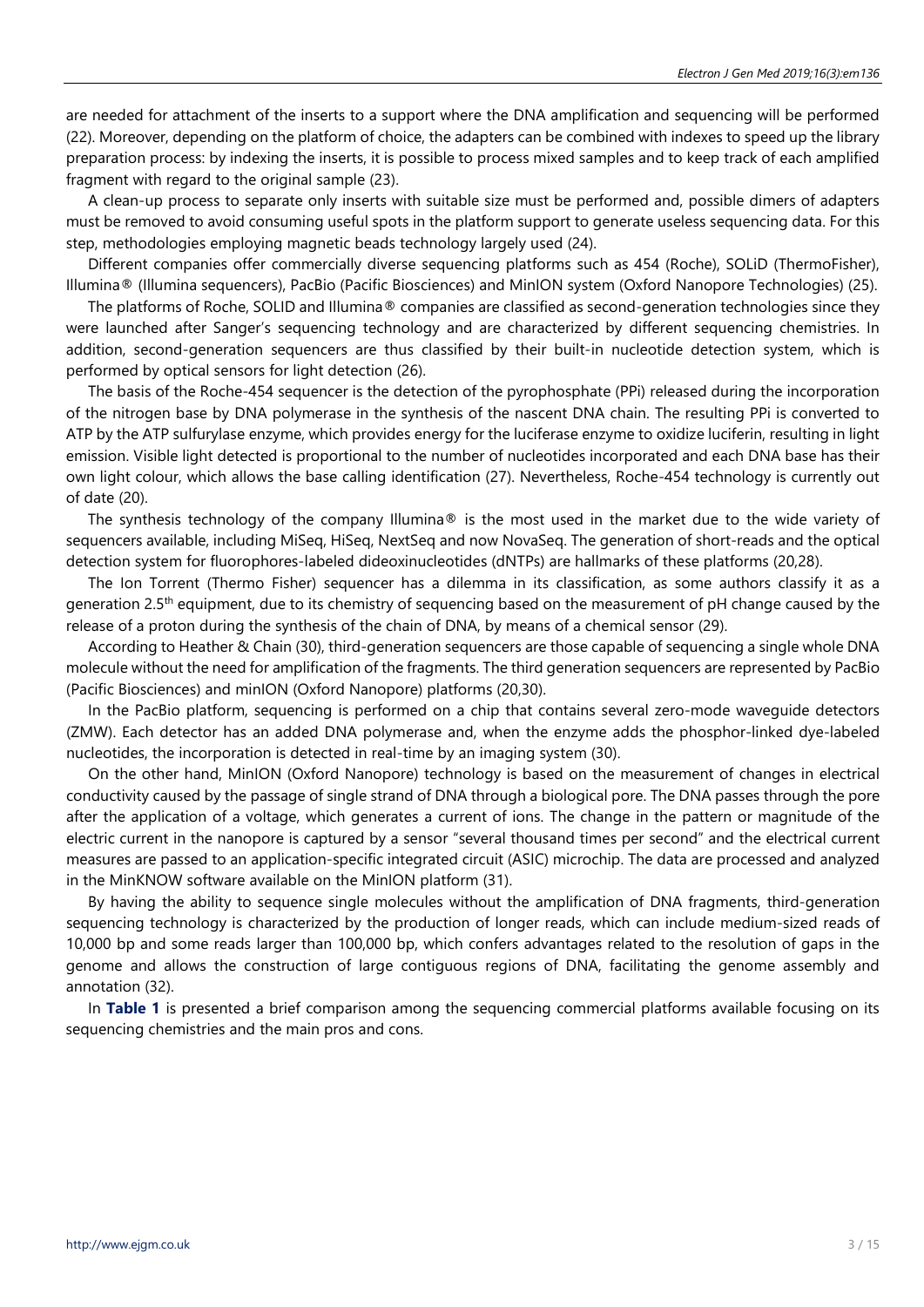| <b>Sequencing Platform</b>              |                 | <b>Generation Sequencing Chemistry</b>                                                                                                         | <b>Read length</b><br>(bp) | <b>Supports PE</b><br>reads? | Pros                                                                                                                                         | Cons                                                                                          |
|-----------------------------------------|-----------------|------------------------------------------------------------------------------------------------------------------------------------------------|----------------------------|------------------------------|----------------------------------------------------------------------------------------------------------------------------------------------|-----------------------------------------------------------------------------------------------|
| Roche 454 GS Junior                     | 1 <sup>st</sup> | Pyrosequencing                                                                                                                                 | 500                        | Yes                          | Long-reads technology allows an<br>acurated mapping to reference<br>genomes and makes easier De novo<br>genome assembly                      | High reagent costs                                                                            |
|                                         |                 |                                                                                                                                                |                            |                              |                                                                                                                                              | Low-throughput                                                                                |
|                                         |                 |                                                                                                                                                |                            |                              |                                                                                                                                              | High error rates in<br>homopolymeric regions                                                  |
| NextSeq 550(Illumina®)                  | 2 <sub>nd</sub> | Flourophores detection by<br>an optical sensor                                                                                                 | 150                        |                              | High-throughput per running                                                                                                                  | Average error rate of $10^{-2}$ to<br>$10^{-3}$ due to in vitro serial<br>amplification steps |
| MiSeq (Illumina <sup>®</sup> )          |                 |                                                                                                                                                | $25 - 3001$                |                              |                                                                                                                                              |                                                                                               |
| HiSeq 2500 (Illumina®)                  |                 |                                                                                                                                                | $50 - 250^2$               |                              | Lowest base-sequencing costs                                                                                                                 |                                                                                               |
| NovaSeq 6000 (Illumina®)                |                 |                                                                                                                                                | $50 - 1503$                |                              |                                                                                                                                              |                                                                                               |
| Ion Torrent PGM (Thermo<br>Fisher)      | 2nd/2rd         | Proton detection by<br>semiconductor technology                                                                                                | 200                        | Yes                          | Fast running times (few hours)                                                                                                               | High error rates in<br>homopolymeric regions                                                  |
| PacBio (Pacific<br><b>Biosciences</b> ) |                 | Single Molecule Real Time<br>technology                                                                                                        | 1500                       | <b>No</b>                    | Long-reads technology facilitates the<br>conclusion of a genome assembly<br>and elucidation of a draft genome                                | Lowest throughput among<br>all the platforms                                                  |
|                                         |                 |                                                                                                                                                |                            |                              |                                                                                                                                              | High initial investment                                                                       |
|                                         |                 |                                                                                                                                                |                            |                              |                                                                                                                                              | GC Bias                                                                                       |
| <b>MinION (Oxford</b><br>Nanopore)      | 3 <sup>rd</sup> | Measurement of an ion<br>current flow through a<br>nanopore and the<br>characterization of pattern<br>or magnitude of the<br>current generated | 5.000                      | No                           | Portable sequencer (USB-like) makes<br>easy the sampling in a field and the<br>fast taxonomic identification. It is<br>ideal for mobile labs | Low numbers of generated<br>reads<br>High DNA input                                           |
|                                         |                 |                                                                                                                                                |                            |                              | No PCR biases (no need for DNA<br>amplification)                                                                                             | requirements $(1 \mu q)$<br><b>GC Bias</b>                                                    |
|                                         |                 |                                                                                                                                                |                            |                              | Lower initial investiment                                                                                                                    |                                                                                               |

#### **Table 1:** *Main features of NGS sequencing platforms and its pros and cons*

Legend: <sup>1</sup>,<sup>2</sup>Varies according to the run mode chosen and running kits employed. These values ranging are regarding to PE reads; <sup>3</sup>Depends on the flowcell type. Source from: van Dijik et al. (22); Goodwin et al. (28). Kircher & Kelso (33); Quail et al (34); Mikheyev & Tin (35) and Illumina® (36)

### **BIOINFORMATICS: DOWNSTREAM ANALYSIS**

One advantage of the WGS over the classical bacterial identification approaches is that one single protocol serves for all kinds of bacteria (10), although specific knowledge is required to analyse the sequences generated. Computer programming skills are needed to comprehend scripts written in different programming languages in order to reconstruct and annotate the genomes. Therefore, bioinformatics is an integral part of the analysis process.

According to NIH Biomedical Information Science and Technology Initiative Consortium (BISTIC), bioinformatics can be defined as: "Research, development, or application of computational tools and approaches for expanding the use of biological, medical, behavioral or health data, including those to acquire, store, organize, archive, analyse, or visualize such data" (37). Therefore, bioinformatics is an important computational tool to organize, visualize and integrate data from sequencing. In addition, knowledge about the available public databases is fundamental to succeed with taxonomic and functional annotations.

An interestingly report from the European Food Safety Authority (EFSA) showed that in the 2016 year all Europe reference laboratories (100%) employed WGS for pathogen identification, but there were discrepancies when compared the WGS employment among other specialized institutions as National Reference Laboratories (44%) and Official laboratories (7%). The main reasons for this reduced usage by non-reference laboratories can be summarized around two variables: the limitation in the budgets of the facilities and the absence of trained staff to conduct analysis of data using bioinformatics tools (38).

In the context of standardize the WGS application in clinical laboratories, two major consortia must be highlighted, the PulseNet International and the ENGAGE project. The PulseNet International is a network of 86 countries distributed in regions from Africa, Asia, Canada, Europe, Latin America and Caribbean, the Middle East and the United States. The concept of this consortium is to exchange information regarding genomic data among the countries laboratories and to implement standard operational procedures (SOPs) for genotyping (39).

The ENGAGE (Establishing Next Generation sequencing Ability for Genomic Analysis in Europe – www.engageeurope.eu) project, composed by eight European institutions, published SOPs for genomic data collection from a pure culture isolate, WGS DNA sequencing and data analysis suggesting dedicated tools for quality control, genome assembly and annotation viewing to standardize pathogen identification in different laboratories across Europe. The project also makes available on-line learning material to update WGS and bioinformatics knowledge (40).

So, due to the highly quality and the hot topics pointed out by both projects, this paper will discuss briefly some tools proposed in these projects guidelines, specifically those related to pathogen molecular typing, and the basic bioinformatics concepts dispersed in the current literature starting by the first steps required to genomic data analysis.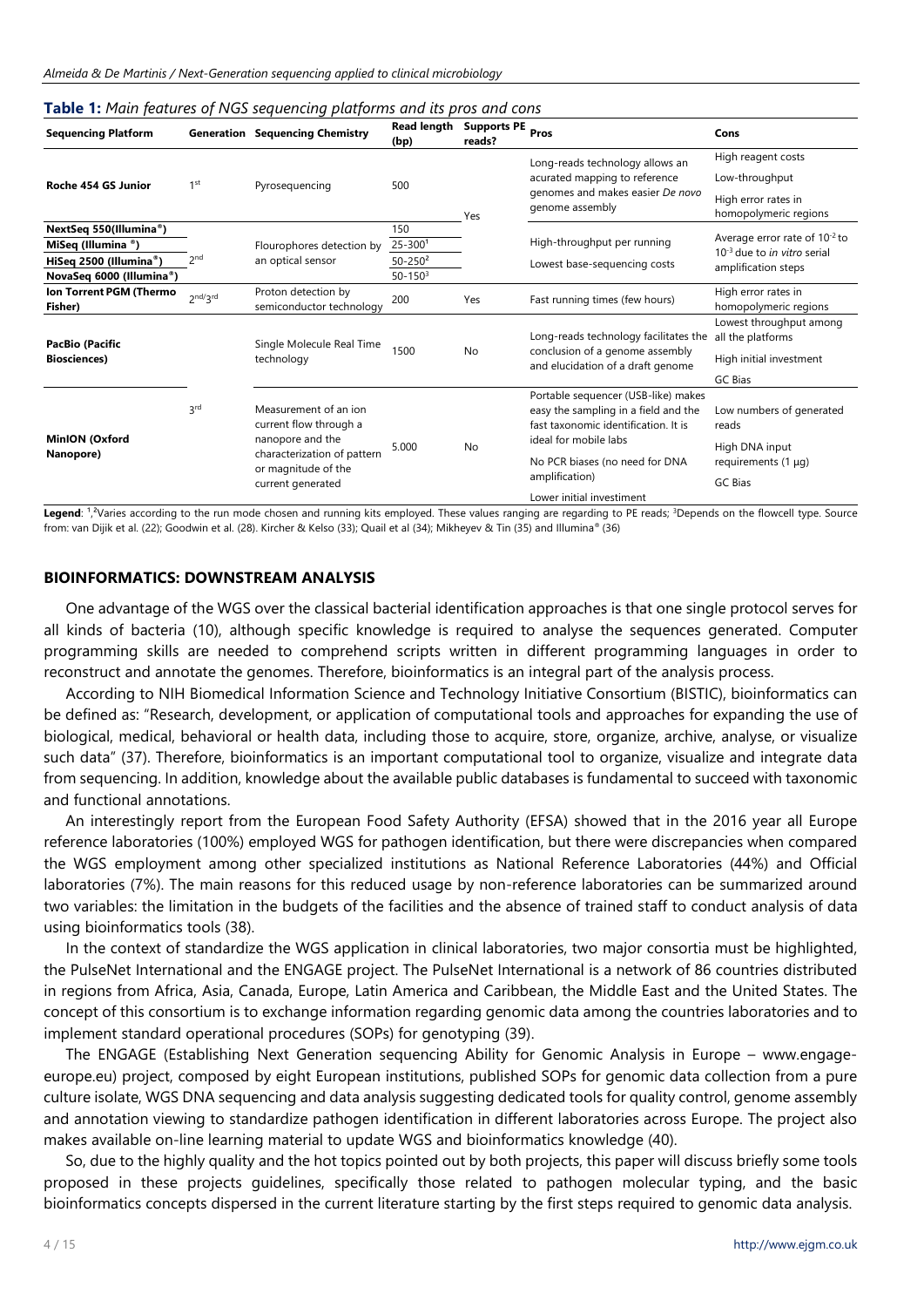The basic *in silico* steps for processing NGS data prior to taxonomic and functional analyses include: (i) the quality control of the sequences, (ii) the removal of the adapters inserted in the stage of preparation of the library, (iii) the assembly of the genomes guided by reference or the *De novo* assembly (20).

Regarding the quality control of sequences, the base calling quality measure reflects the probability of a given base being randomly or incorrectly mismatched, and is commonly calculated on the basis of the Phred score (also entitled Q score) (20-21, 41). The Q score value is a logarithmic representation of the error probability and its calculation varies according to the sequencing platform used. The data generated in the sequencing are commonly addressed in FASTQ files, an ASCII-format file format, in which the DNA sequences present the ASCII coded quality score (Q score) for each identified nitrogen base (20). The use of ASCII coding is not only justified by adjusting the logarithmic-scale probabilities to their nearest integer value, but also by saving space in the file and optimizing computational resources (42). The quality control of the base calls is fundamental to avoid misinterpretations during the assembly of the genomes (20).

The Centers for Disease Control and Prevention (USA), one of the countries that integrates the PulseNet International (38), establishes standard protocols for WGS-based diagnosis by addressing the stage of preparation of libraries for the MiSeq platform of the company Illumina® and standard operating procedures for the quality control of generated sequences in sequencing using User-friendly tools like FastQC [\(http://www.bioinformatics.babraham.ac.uk/projects/fastqc/\)](http://www.bioinformatics.babraham.ac.uk/projects/fastqc/) (43). The same tool is recommended for QC of reads by the ENGAGE project (40).

However, if the analyst possesses bioinformatics background it is possible to opt by other tools for QC of sequences. These tools are not user-friendly and require programming expertise. One of the most used pipelines to processing reads is the NGS QC Toolkit (available in [http://www.nipgr.res.in/ngsqctoolkit.html\)](http://www.nipgr.res.in/ngsqctoolkit.html). This pipeline is divided in two major workflows: one dedicated to quarantee the reads quality control for illumina® sequencing platforms (IlluQC) and other specific for Roche-454 sequencing platform (454QC). This tool includes trimming of adapters, quality control of sequences, trimming of homopolymeric regions, statistics for average quality of each read by FASTA file and FASTQ to FASTA format conversion (44). Nevertheless, there is no mentation to the use of this software in any SOP from PulseNet International or the ENGAGE project.

The ENGAGE project, recommends a specifically developed tool for illumina® sequencing platforms, the Trimmomatic software (available in [http://www.usadellab.org/cms/?page=trimmomatic\)](http://www.usadellab.org/cms/?page=trimmomatic) may be employed to QC of paired-end and single-end sequence reads that are filtered based on their Phred score values (+30 or +64 depending on Illumina® pipeline chosen) and the pipeline also supports adapter trimming. The software was written in java language and uses FASTQ files as an input (45).

Alternatively, if the analyst opts for other tool to adapter trimming it is possible to employ the Cutadapt (available in [https://cutadapt.readthedocs.io/en/stable/\)](https://cutadapt.readthedocs.io/en/stable/), a standalone software projected for adapter removal that supports FASTQ, FASTA and SOLID .csfasta/.qual as inputs. The rational of this tool is looking for multiple adapters in a one single run of the program based on previous alignment among the reads and adapters sequences. The algorithm removes the sequences with the best matching and, optionally, may search for an adapter and remove it multiple times, what is useful when a problem related to library preparation results in an insertion of the same adapter multiple times. Although this software is designed for command line interface, it offers an easy-to-use command line interface (46). However, this famous algorithm is not in the list of recommended tools for adapter trimming in clinical diagnosis from any SOPs of the PulseNet International and the ENGAGE project.

Several softwares available from the commercial platforms are available for sequence preprocessing and downstream analysis, such as BaseSpace (Illumina®) (47), NextGENeTM (Ion Torrent) (48) and SMRT Analysis Software (PacBio) for instance (49), but they are limited to a default established by the companies, which may limit the data analysis if the analyst is searching for specific features in a given pathogen.

The QC of sequences is an important step for all WGS downstream analysis because low quality base calls dispersed in the dataset could add useless and misinterpreted information due to the presence of random reads. It becomes clearer during the genome assembly step, in which these low-quality reads may generate false k-mers (substrings of sequences with a determined size), that may increase the complexity of genome assembly phase (50).

According to Miller, Koren and Sutton (51), a genome assembly is a hierarchical data structure that maps the data sequence into a putative reconstruction of the target. In other words, it is the grouping of reads into contigs (contiguous DNA sequences) and contigs into scaffolds. The contigs provide for multiple sequence alignment and also the generation of a consensus sequence, whereas the scaffolds define the order of the contigs and their orientation (51).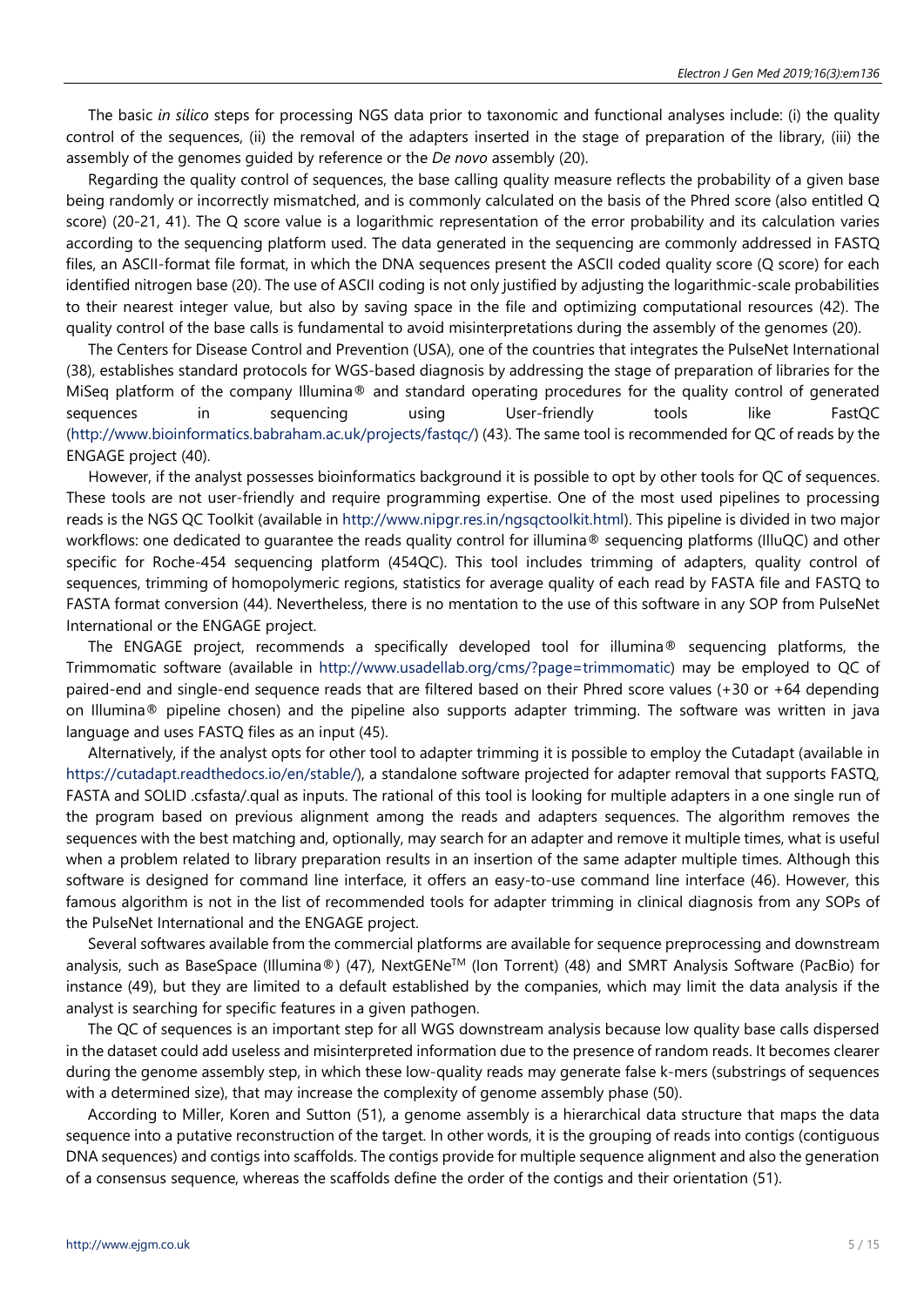

**Figure 1:** *General overview regarding NGS approach for Whole-Genome Sequencing. After a bacterial colony selection,* follows the genomic DNA extraction and the library preparation steps to prepare the sample for NGS sequencing. The analysis of the sequenced genome is performed with bioinformatics pipelines that must ensure the quality control of reads and adapters trimming. If the researcher or analyst is using short-reads sequencing technologies, such as those based on the second generation technologies, the total genome assembly may be hard, but possible. By the other hand, if the analyst chooses to employ a third-generation sequencer, like SMRT technology, the genome assembly step can be easier due to long-reads generation. At the end, the analyst should compare the genomes against a reference to identify and to *characterize the isolate (not shown in the figure). Source: Elaborated by the authors*

The assembly of genomes can be based on two approaches: guided by reference or *De novo* assembly. The assembly guided by a reference depends on the construction of overlapping contigs and the alignment of these sequences against sequences belonging to reference genomes available in the databases, which corroborates the assembly of the scaffolds and the resolution of the draft genome (**Figure 1** shows a brief overview on reference-guided genome assembly for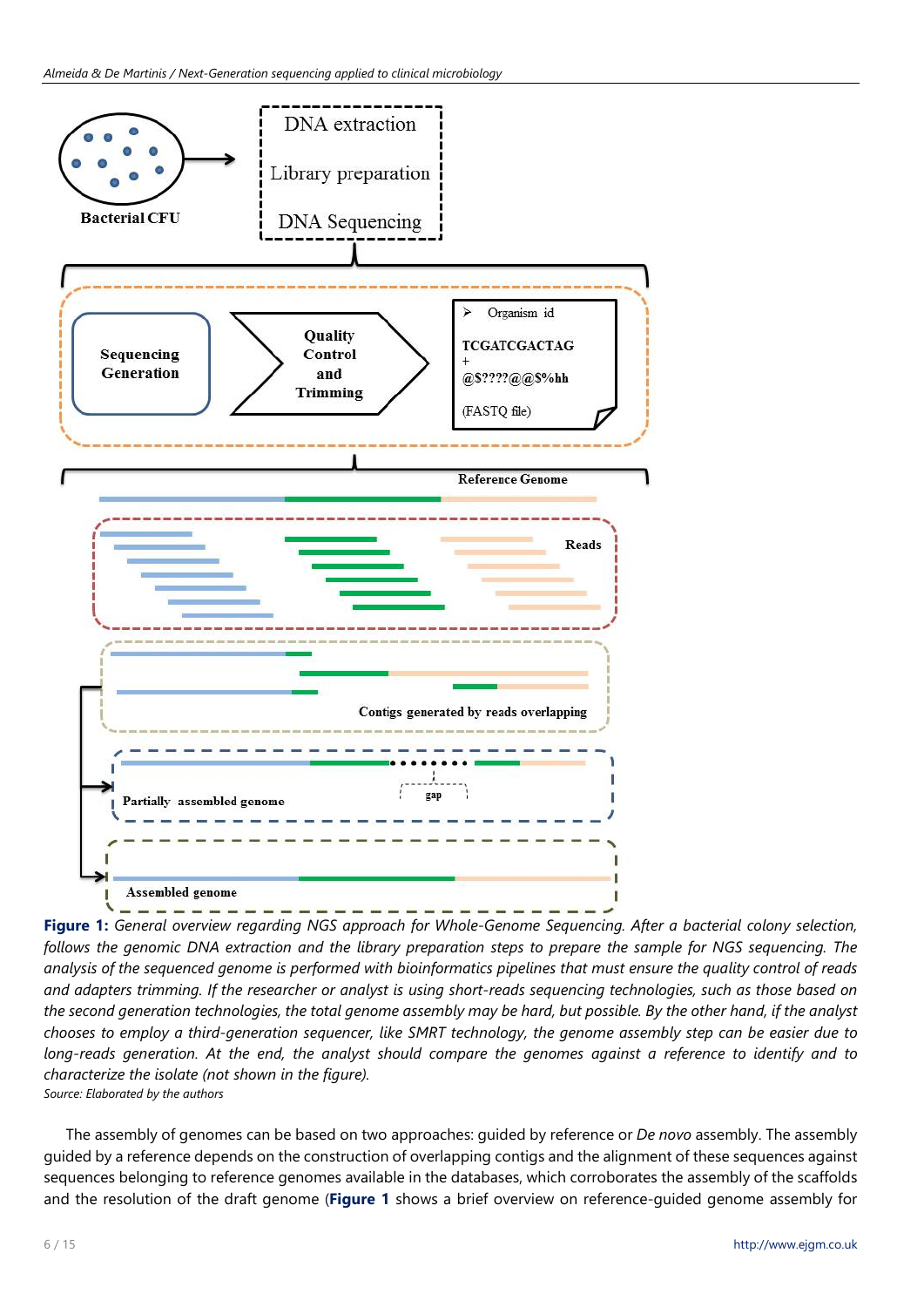WGS). On the other hand, *De novo* assembly refers to the reconstruction of contiguous DNA sequences without using any reference sequences (52), i.e. sequences of sequenced microorganisms deposited in databases are not available to guide this step (for further study on the art of genome assembly, see references: 41, 42, 51 and 52).

One of the adequate tools recommended by the ENGAGE project for genome assembly procedure is SPAdes [\(http://bioinf.spbau.ru/spades\)](http://bioinf.spbau.ru/spades), an open source software that uses the mathematical concept of de Bruijn graph variations (multisized de Bruijn graph and paired assembly graph) for a genome assembly which makes possible identify insert size variation, chimeric reads (reads formed by the union of distant substrings of the genome) and sequencing errors (53). This assembler is recommended because it achieved, during a standardized benchmarking exercise among the EU laboratories, the longer contigs generation and high accuracy to predict correctly (100%) Multi-locus Sequencing Type (MLST) of *Salmonella* genomes in comparison with the Velvet assembler (40).

Nevertheless, the bacterial genomes structure is not only marked by the presence of a single double-stranded DNA (dsDNA) molecule arranged in a nucleoid configuration at the central part of the bacterial cell (54), but many of them may also possess an extra genetic material characterized by a circular dsDNA that confers fitness advantages in a specific environment. The acquisition of antibiotic resistance genes (ARGs) is an example of the plasticity of bacterial cells in a stressful condition (55).

Many ARGs are carried by plasmids. Notwithstanding, some of them may be intrinsic to the bacterial chromosome structure. So, search for ARGs using WGS from bacterial isolates offer an interestingly approach because it makes possible to trace the localization of the resistance gene if in plasmid or in chromosome and allows to analyse the genetic context of the acquired gene, via bacterial transformation or conjugation for example (56). Although with the WGS technology it is now a reality to sequence entire plasmids from bacterial cultures, it is still a hardworking task, since the data generated by short-reads sequencing platforms may limits the analysis of plasmids DNA sequences in a sample due to the presence of repetitive sequences that may be shared by plasmid or the chromosome (56) and the high presence of several elements as transposons that could be a result of multiple insertion processes. One advantage of search for plasmid sequences in a WGS data is to detect plasmids with new functions not annotated in the databases (55). Thus, the development of softwares with the ability to unravel the plasmids sequences dispersed in whole bacterial genomes is extremely necessary.

To fill up this gap and allow capture the whole plasmid sequences in a given genome, the tool plasmidSPAdes was developed by Antipov et al. (56). This software uses the genome assembly method performed by SPAdes tool and computes the median coverage of the assembly graph that will be useful to identify short dead-end and long chromosomal edges in the assembly graph for cut them off during the analysis. So, after computing the median is possible to find a subgraph in an assembly graph that is referred as plasmid graph. Further, an exSPAnder function is recruited to search for repetitive regions in the plasmid graph, which results in the generation of plasmidic contigs. With this rational, is feasible to recover plasmid sequences for WGS data (57).

## **PIPELINES FOR PATHOGENS IDENTIFICATION**

Although the aim of this manuscript is to address the application of WGS for molecular identification of bacterial isolates, we must also point out that through the NGS technology it is possible to perform analyses of clinical samples by independent culture methods such as metagenomics and metataxonomics, where the first is based on the sequencing of the genomes of all the microorganisms present in the sample, returning a set of annotated theoretical genomes, while the second one refers to the sequencing of specific regions of the 16S rRNA gene present in the microbial genomes of a given sample (58).

Such analyses are culture-independent and allow the study of complex samples, with high microbial diversity. However, metagenomics requires extensively high computational resources (processing, memory and storage), and the user's need to have programming skills. In this paper we also discuss on the use of WGS for lab analysts and clinicians with a focus on metagenomics.

For the processing of NGS data files suitable pipelines should be employed. A pipeline is a series of transformations by which an input file is processed (59). In other words, a pipeline is a set of scripts, which can be written in various programming languages and its function is to contain tasks that modify the input file. There are pipelines dedicated to pathogen detection and identification in WGS data that will be summarized below.

In this context, SUPRI (sequence-based ultrarapid pathogen identification- [http://chiulab.ucsf.edu/surpi/\)](http://chiulab.ucsf.edu/surpi/) is a complete pipeline composed of a series of scritps encoded in the languages, shell, Python and Perl coded on the Linux operating system, including also open-source tools such as SNAP and RAPSearch aligners. The pipeline recognizes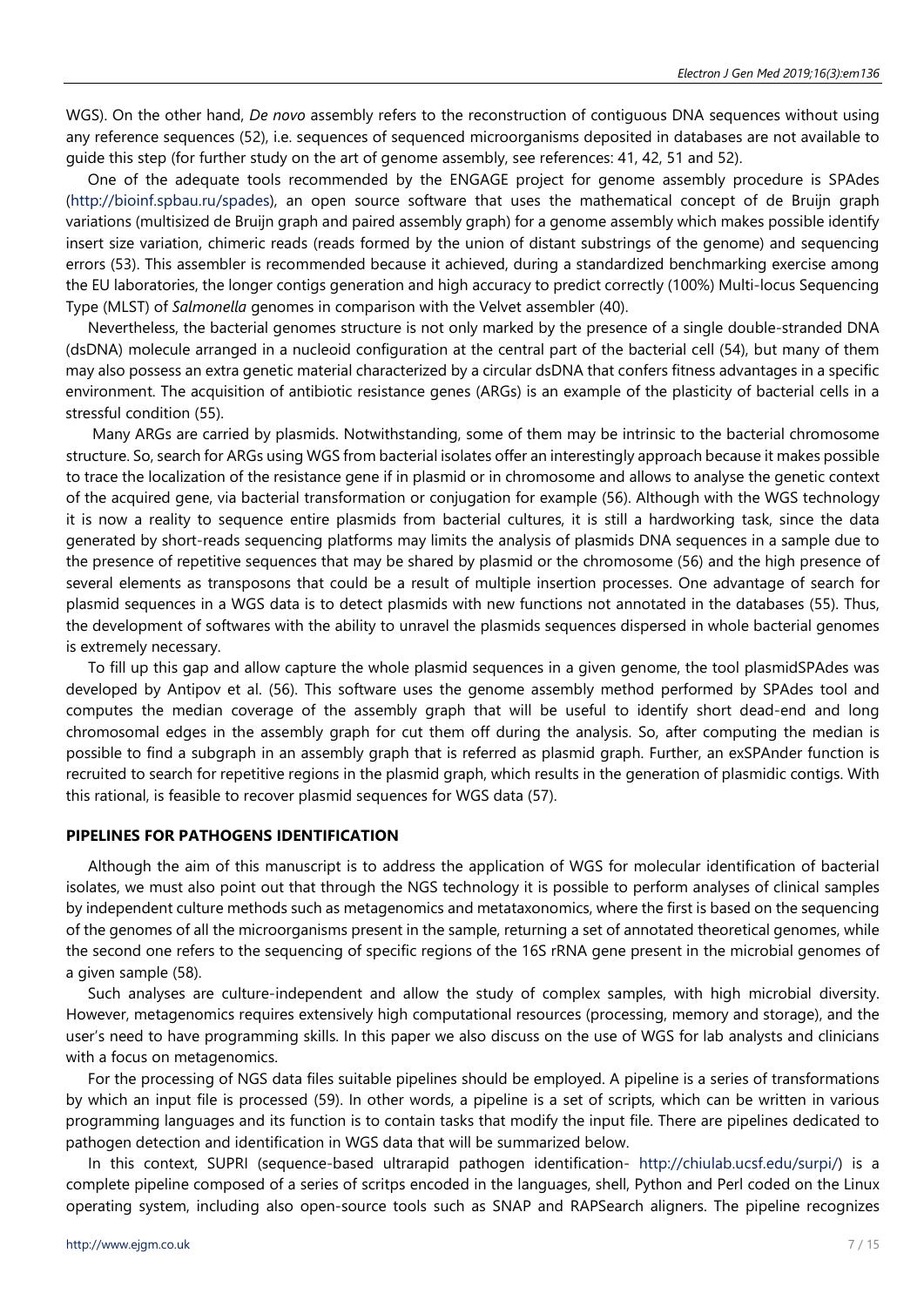FASTQ files as inputs and removes (trimming) low quality reads and adapter sequences. Subsequently, the user can choose to run the software in fast or comprehensive modes, which are characterized by extensive classification of reads in virus and bacterial databases in the prior parameter and by comparison against the entire NCBI nucleotide sequence database in the second one. These analyses are carried out by means of external software fixed to the pipeline, such as those related to the trimming of adapters and low-quality reads, for example. The output of the pipeline is characterized by a list of all taxonomically ranked reads and a set of coverage maps for detected microbial genomes, which reflect the highest percentage of coverage value generated by the reads alignment against the most likely reference genomes (60).

Pathosphere [\(https://www.pathosphere.org/\)](https://www.pathosphere.org/) is another free open source software with the ability to process NGS data generated on the 454, Ion Torrent and Illumina platforms. Its analytical capabilities include taxonomic analysis of sequence files, sequence assembly, and pathogen identification using a variety of databases, including NCBI. The software allows automating the work, being only necessary to upload the FASTQ files (or other formats) in the user interface, then select the identification pipeline and, finally, wait for the report generation (61).

One critical comment is that while both pipelines described above are designed for application of data files from metagenomic sequences, the two pipelines employ assembles dedicated to single genomes. In SUPRI, the software ABySS and Minimus are used to assemble the metagenomes, but as they are appropriate also to assembly unique genomes and, to use them for WGS analysis is also feasible. As in Pathosphere the assemblers used are Velvet and GS Newbler (Roche) also applied to unique genomes, the ECBC pipeline would be useful for WGS data analysis, whereas for the metagenomic analysis the USAMRIID-WRAIR pipeline would be more appropriate since it employs a specific metagenomic assembler, the Ray Meta.

Moreover, in the case of diagnostic metagenomics applications, another very useful user-friendly software designed for the clinical routine is the PathoScope [\(http://sourceforge.net/projects/pathoscope/\)](http://sourceforge.net/projects/pathoscope/), characterized as an accurate pipeline for identification of virus and bacteria in clinical samples. The algorithm is able to discriminate among multiple pathogens in the sample, as well as to differentiate new strains and also those with high mutation rates. The concept of the software is to employ a Bayesian method of statistical inference to process sequence alignment and return the probability of the profiles of the organisms present, based on the NCBI database, although custom databases can be incorporated as user needs. Since PathoScope relies on sequence alignment without prior assembly stage, which would delay the analysis, its results are generated in a shorter time interval (62).

A complete pipeline for diverse purposes is supplied by the Galaxy software [\(http://galaxy.project.org\)](http://galaxy.project.org/) that processes the sequences of the user by its own defaults, but it results in hiding the computational details from the analyst. The software is available as a web-based service, in which is possible to access several pipelines for genomic and functional analysis, or it can be downloaded as a package in a laboratory informatics dedicated server (63).

The WGS approach in clinical microbiology leads to a deep analysis for variant discovery in bacterial isolates which is important for the management of antibiotic resistance genes due to the possibility of evaluate a single nucleotide mutation (SNP) and/or indel variants in a given bacterial genome to identify know/unknown ARGs or pathogenic islands by comparison of the input sequences with sequences deposited in public databases (12).

For this purpose, a GATK pipeline (64) was drawn for variant discovery analysis in High-Throughput sequencing (HTS) data. This software is open source and is available in [https://software.broadinstitute.org/gatk/download/.](https://software.broadinstitute.org/gatk/download/) The pipeline consists in three steps for data processing: (i) Pre-processing of raw sequence data to produce a BAM file (a file derivate from the sequence alignment against a reference database); (ii) production of a VCF file (variant calling format file) which presents the variant genomic information and; (iii) additional steps for genomic annotation and downstream analysis. This pipeline supports data from WGS, exomes, gene panels and RNA-seq [\(https://software.broadinstitute.org/gatk/best-practices/\)](https://software.broadinstitute.org/gatk/best-practices/).

The Galaxy cloud-based service and GATK pipeline are recommended by the ENGAGE project. The former is useful when there is no infrastructure for bioinformatics server implementation (40).

# **DATABASES FOR MAIN APPLICATIONS**

#### **Virulence Factors**

Several pipelines may be customized by the user due to the possibility of change defaults and to choose a specific database to improve the analysis. In the clinical microbiology field it is crucial to search for virulence factors in a bacterial isolate since, bacteria use many strategies to cause infections and diseases. This is due to the fact that these microorganisms present structures and metabolic networks related to their virulence, with a focus on adhesion and host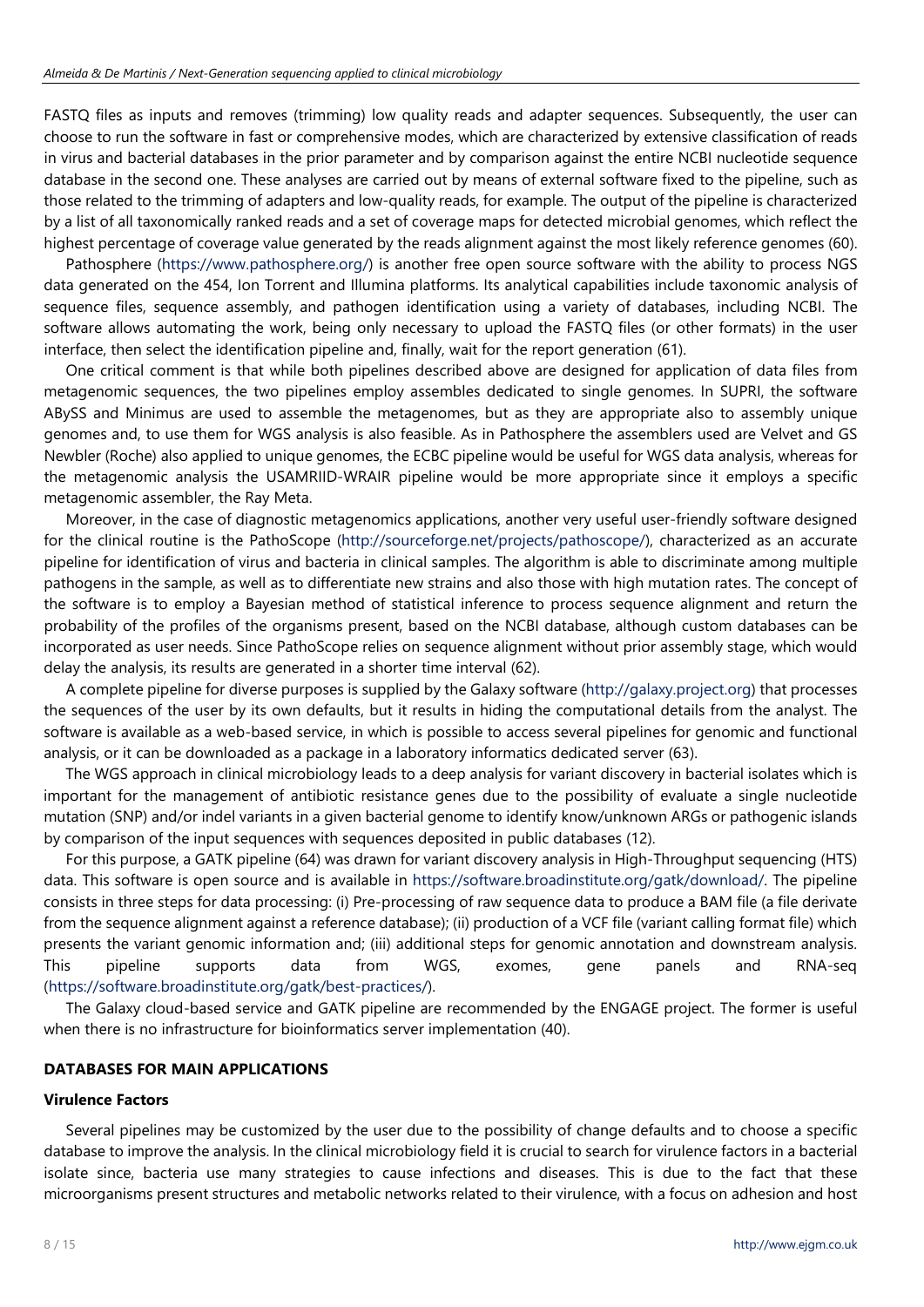invasion. Many structures and metabolites may be considered as virulence factors, for example, the presence of polysaccharide capsule, cell wall, toxin production and expression of microbial adhesins, as well as the expression of enzymes and proteins that contribute to antimicrobial resistance mechanisms (65).

The virulence factor (VF) database (VFDB- [http://www.mgc.ac.cn/VFs/\)](http://www.mgc.ac.cn/VFs/), released in 2005, presents information on the principal VFs related to bacterial pathogens, emphasizing aspects of structural and functional biology. The database is user-friendly and the search for VFs can be performed simply by text query or by selecting the function category under consideration. The software also supports BLAST, which compares its sequences with the entire VFs database (66).

In 2012, this database was updated to an advanced user interface and also with new contents related to the comparative analysis of VFs between intergenera that are related to host adhesion and invasion, bacterial secretion systems and its effectors, secretion of toxins and ion capture systems (67).

#### **Antibiotic Resistance**

Three major databases stand out in the search for resistance genes in bacterial genomes derived from WGS: ResFinder [\(https://cge.cbs.dtu.dk/services/ResFinder/\)](https://cge.cbs.dtu.dk/services/ResFinder/), ARG-ANNOT [\(http://www.mediterranee](http://www.mediterranee-infection.com/article.php?laref=282&titer=arg-annot)[infection.com/article.php?laref=282&titer=arg-annot\)](http://www.mediterranee-infection.com/article.php?laref=282&titer=arg-annot) and CARD [\(https://card.mcmaster.ca/\)](https://card.mcmaster.ca/) for being constantly updated and revised.

The ResFinder server came from an effort by The Center for Genomic Epidemiology (Denmark) to provide researchers with poor knowledge in bioinformatics a user-friendly interface, which allows analysis of WGS data for outbreak investigation, laboratory diagnosis and also epidemiological surveillance. The construction of this database was carried out on the basis of information deposited with other databases, as well as information available in review articles. Sequences related to resistance genes were taken from the NCBI database and used for the assembly of ResFinder (68).

The user has different possibilities with ResFinder, such as insert as input unassembled sequences files, that can be assembled by the server's own algorithm or even complete or partially assembled genome sequences. The server supports sequences files from the 454, Illumina, Ion Torrent and SOLiD platforms. By means of the BLAST algorithm, the server aligns the user sequences with the resistance gene sequences available in the database, returning as output the gene sequences with the highest match (68).

The ARG-ANNOT server is another valuable tool available for the analysis of the presence/absence of antibiotic resistance genes (AR). This server was designed for the analysis of genomic and metagenomic data, to serve as a tool for quick identification and prediction of the presence of existing, putative or new AR genes as well as point mutations in chromosomes that contain the sequences of interest. This database was created based on the classification of databases for resistance genes and previous publications available in PubMed (69). The highlight of this tool is that it is able to identify AR genes not only in complete gene sequences, but also in partially assembled sequences and in those with low levels of similarity to the sequences of the databases. According Gupta et al. (69), when compared to ResFinder, ARG-ANNOT demonstrated greater ability to detect resistance genes because ResFinder only detects genes with high similarity (≥50%) and high sequencing coverage, predicting only known resistance genes, which limits the application from this server for the prediction of unknown AR genes (69).

In response to the findings of Gupta et al. (69), Zankari (70) reported that the first version of the ResFinder was compared by the former author. Currently, ResFinder allows the user to choose to reduce the identity to 20% and coverage size to 30%, also allowing the detection of AR genes with low similarities. However, with that choice, specificity for hits with resistance genes may decrease and consequently, may leads to increase the number of false-positive results for AR genes. The ResFinder, according to Zankari (70), has 99.74% agreement between AR prediction data and the results of *in vitro* antimicrobial susceptibility assays due to its high specificity. Therefore, to choose between these tools it is necessary to compare novel WGS bioinformatics pipelines with the conventional methods.

Finally, CARD is a user-friendly database of gene sequences data from antimicrobial resistance (AMR) genotypes obtained from genomic data. The deposited data includes information on mechanisms of intrinsic resistance, resistance genes and acquisition of resistance by mutations at target sites of antibiotics and associated elements. The CARD server core consists of a new database titled Antibiotic Resistance Ontology (ARO), which describes the targets of antimicrobial molecules, resistance mechanisms, genes and mutations and their interactions. In addition, CARD includes a software called Resistance Gene Identifier (RGI), capable of predicting resistance genes from sequenced genomes and contigs. The advantage of this server is that it allows carrying out integrated epidemiological surveillance with data from health institutions, agricultural regions and the environment to track an outbreak (71).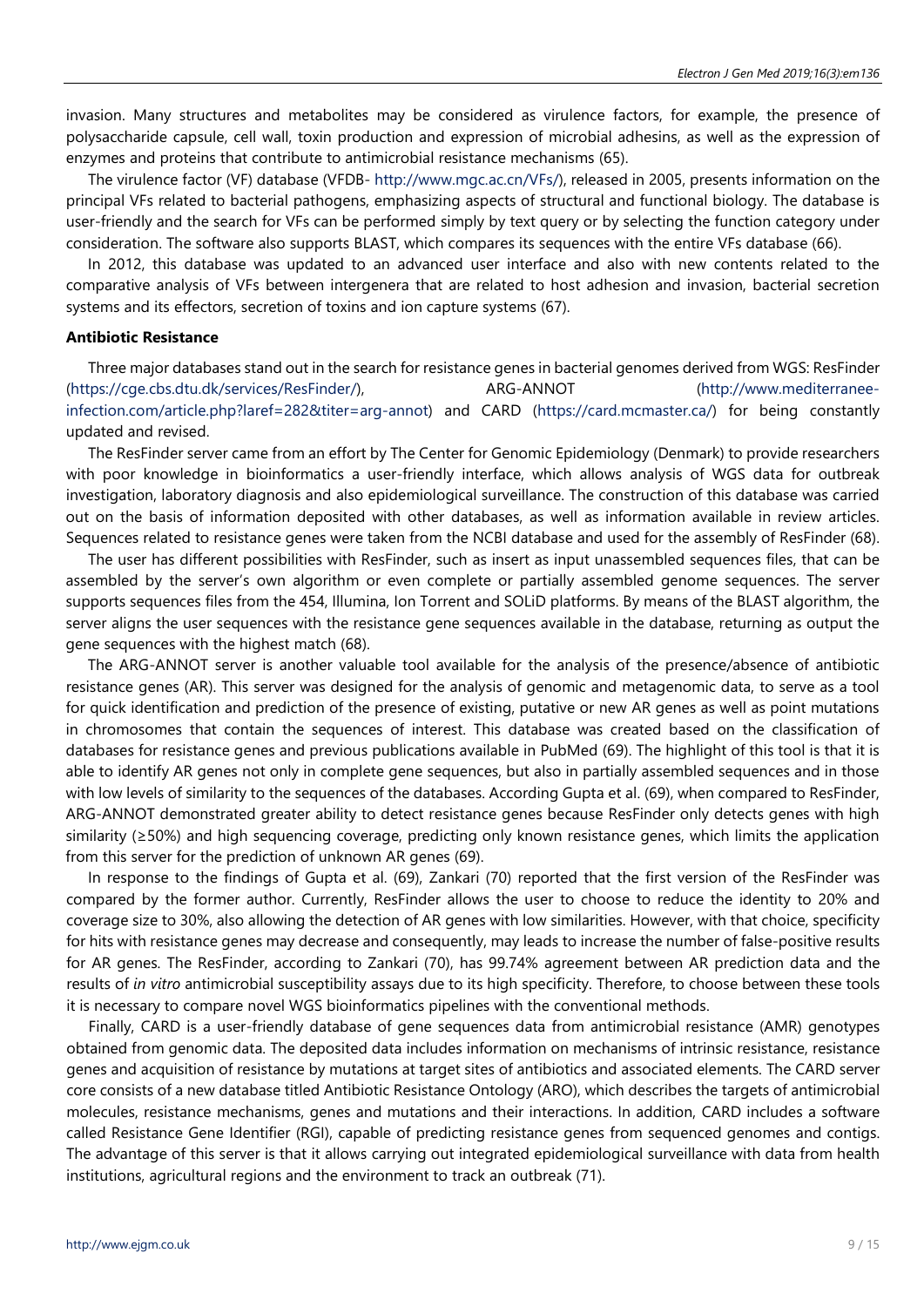The databases for AR gene detection differ according to the degree of update and the definitions of resistance adopted (69,71). Therefore, the choice of the database or more than one of them must be performed according to the purpose and need of the work. The ENGAGE project report presents a list of databases dedicated to pathogen identification and characterization, which is available from Hendriksen et al. (40).

# **GENOTYPING**

One of the most widely used methods for identifying pathogenic strains from bacterial isolates is the Multilocus Sequence Typing (MLST), which is of crucial importance for outbreak tracking and public health decision-making to design control strategies (72). The classic MLST analyses were developed to be compatible with the Sanger sequencing platform, based on PCR amplification of nucleotide sequences ranging from 400-500 bp of seven housekeeping genes (72,73). The amplified gene regions are sequenced and those that are present only within a given species receive an allele number. Thus, each isolate is characterized according to its alleles at each of the seven loci, constituting its allelic profile or Sequence Type (ST) (72).

The MLST was developed to overcome the limitation of the precursor's molecular techniques to typing microorganisms and the lack of reproducibility around laboratories based on these methods (74). The first bacterial specie tested with the MLST approach was *Neisseria meningitides* in 1998. On that occasion, this approach showed a powerful discriminatory power to differentiate clonal lineages with distinct rates of recombination. The highly clonal species may be discriminated by the phylogenetic relationships between isolates in dendograms built from the pairwise distances between STs and independently from a consensus tree assembled from the gene sequences, while weakly clonal lineages the dendograms exhibits clusters of isolates with identical or very similar STs (75).

After the *N.* meningitides MLST scheme others authors proposed for bacteria and fungi novel schemes and the MLST configured as the "gold standard" for pathogen typing. However, the time-consuming and the costly procedures make the WGS technology attractive, since with the NGS technologies advancement and their cost-decreasing price of the DNA sequencing it was more feasible a clinical laboratory to apply this methodology in routine (74).

With WGS it is possible to access all the genes of a bacterial genus or species, including those housekeeping genes used for MLST. These data can be used to perform whole-genome MLST (wgMLST). Another approach for analysis of WGS is focused on the whole set of genes universally present in a particular genus or species, which is defined as core genome MLST (cgMLST). In both approaches, the genome sequences of the isolates are compared against an appropriate database containing sequences of all deposited allelic variants, which allows tracing the relationships among the isolates and the reference species (76).

For genotyping using WGS data, it is possible to use the BacWGSTdb (Bacterial Whole Genome Sequence Database - [http://bacdb.org/BacWGSTdb\)](http://bacdb.org/BacWGSTdb), which allows the extraction of MLST information in sequenced bacterial genomes. What stands out in this database is the possibility of relating data from the clinical isolate under study with phylogenetically related isolates in the database (77). To use this database, it is necessary simply to upload the query genome, which will be aligned against a user-selected reference genome, generating a Variant Call Format (VCF) standard extension file. In this file there is the SNP data generated in the alignment. In the next step, the SNP data are compared with the repository in the database and the most closely related isolates are listed in a phylogenetic tree. This tool is very useful for outbreak tracking (77).

Considering that for epidemiological surveillance the analysis of generated wgMLST data by different laboratories should be standardized and comparable, the authors Liu, Chiou and Chen (78) developed a WEB-based computational tool to create a pan-genome allele database (PGAdb - [http://wgmlstdb.imst.nsysu.edu.tw/\)](http://wgmlstdb.imst.nsysu.edu.tw/), to enable the comparison of data among laboratories and to establish a repository containing information on the allelic variants of the populations of a given bacterial organism (77).

The software works through two modules: in the first, called "Build\_PGAdb", the contigs of the file uploaded by the user are functionally annotated by using the software Prokka and later the module extracts the information from the identified alleles based on orthologous genes, producing a pan-genomic database. In the second module, entitled "Build\_wgMLSTtree", the contigs of the uploaded genomes are compared to the PGAdb database generated through the BLASTN between the contigs and the PGAdb for the construction of phylogenetic trees (78).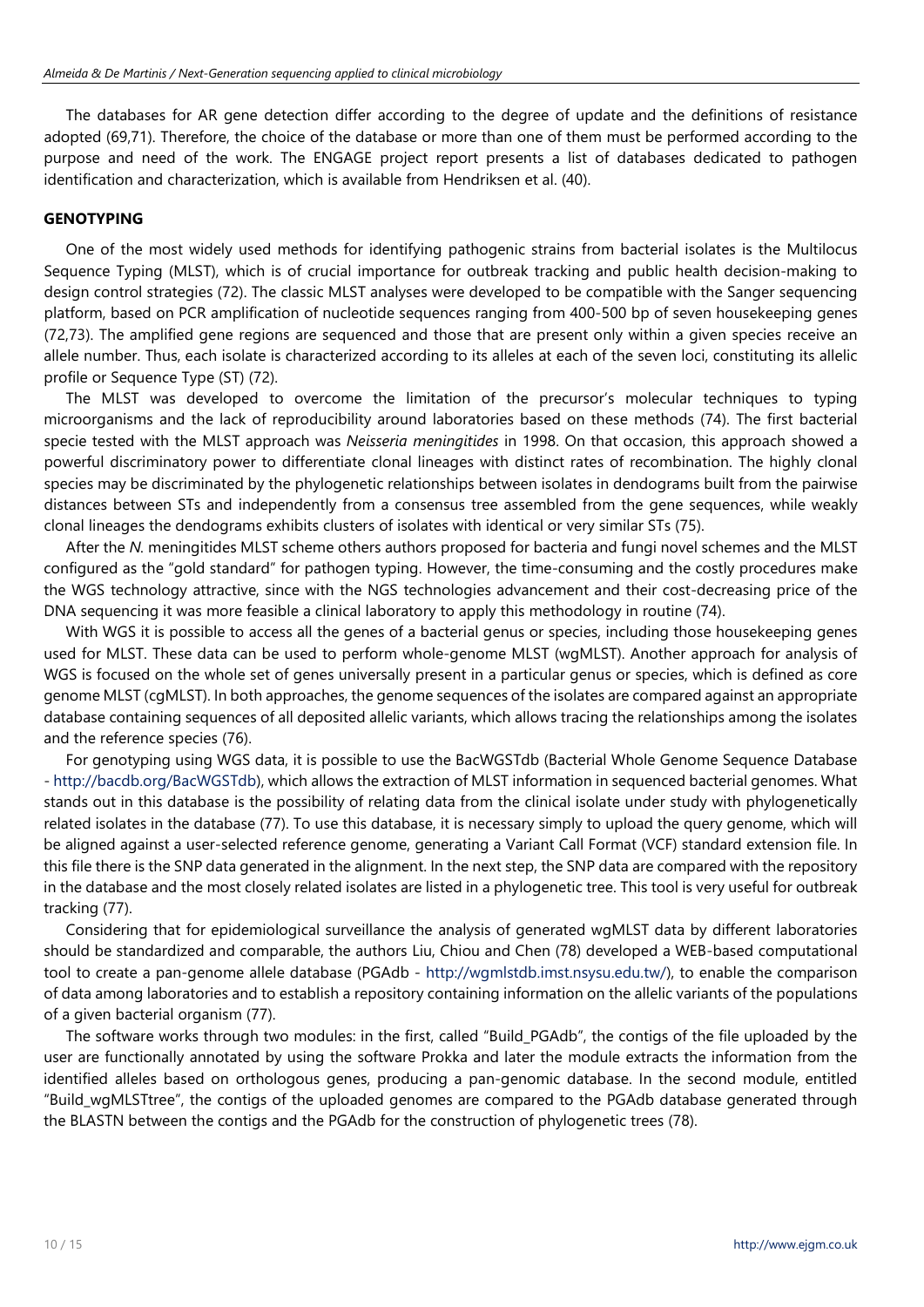# **CONCLUSIONS**

Even with so many different applications of the WGS for diagnostic microbiology, barriers related to the interpretation of data by microbiologists, which rely on bioinformaticians for data analysis, creates a major limitation for NGS technology to be incorporated into routine laboratories. Therefore, the development of user-friendly software is very important to facilitate the work of the laboratory analyst unfamiliar with advanced bioinformatics tools. On the other hand, in reference laboratories, the WGS may be more plausible to use focusing on confirmation of suspicious pathogens and/or on molecular typing of bacterial isolates important for public health (25).

Although many refinements must be made for the insertion of NGS technology into the diagnostic routine in microbiology laboratories, WGS-based diagnosis is a potential tool that can be made a reality, at any time, in the clinical microbiology field, since some research groups are using this technology to solve outbreaks, as those caused by *Salmonella* Typhimurium *S*. Enteritidis (79,80) and to identify pathogens and their virulence factors, as Verotoxigenic *Escherichia coli* (81).

In addition, the prepare of human resources to handle with NGS technology can be achieved employing dedicated educational resources that are proposed using practical simulations of NGS data acquisition and bioinformatics analysis as suggested by Macori et al. (82). This approach may be useful to microbiology and life sciences students interested to learn NGS applications in different fields.

Allied with the educational resources, it is expected that standardized pipelines for the analysis of genomic data will be improved and/or developed and, in the case of reference laboratories carrying out epidemiological surveillance, these pipelines must allow the comparison of data among laboratories regarding to clinical isolates and must be evaluated by certified institutions around the world to ensure a high-quality diagnostic protocol.

# **ACKNOWLEDGEMENTS**

This work was supported by the São Paulo Research Foundation - FAPESP, Brazil [grant number 2017/13759-6], the National Council for Scientific and Technological Development [grant number 306762/2006-4] and in part by the Coordenação de Aperfeiçoamento de Pessoal de Nível Superior - Brasil (CAPES) - Finance Code 001.

#### **REFERENCES**

- 1. Weile J, Knabbe C. Current applications and future trends of molecular diagnostics in clinical bacteriology. Anal Bioanal Chem. 2009;394(3):731-42. <https://doi.org/10.1007/s00216-009-2779-8> PMid:19377839
- 2. Pitt TL, Saunders NA. Molecular bacteriology: a diagnostic tool for the millennium. J Clin Pathol. 2000;53:71-5. <https://doi.org/10.1136/jcp.53.1.71> PMCid:PMC1731063
- 3. Pierro A, Sambril V. Molecular methods: are their results of help or they make more confuse the clinical management of patients? Microbiologia Medica. 2016;31(4):97-8. <https://doi.org/10.4081/mm.2016.6494>
- 4. Srinivasan R, Karaoz U, Volegova M, et al. Use of 16S rRNA gene for identification of a broad range of clinically relevant bacterial pathogens. PLoS ONE. 2015;10(2):e0117617. <https://doi.org/10.1371/journal.pone.0117617>
- 5. Clarridge III, JE. Impact of 16S rRNA gene sequence analysis for identification of bacteria on clinical microbiology and infectious diseases. Clin Microbiol Rev. 2004; 17(4):840-62. <https://doi.org/10.1128/CMR.17.4.840-862.2004> PMid:15489351 PMCid:PMC523561
- 6. Yarza P, Yilmaz P, Pruesse E, et al. Uniting the classification of cultured and uncultured bacteria and archaea using 16S rRNA gene sequences. Nat Rev Microbiol. 2014;12(9):635-45. <https://doi.org/10.1038/nrmicro3330> PMid:25118885
- 7. Janda JM, Abbott SL. 16S rRNA gene sequencing for bacterial identification in the diagnostic laboratory: pluses, perils, and pitfalls. J Clin Microbiol. 2007;45(9):2761-4. <https://doi.org/10.1128/JCM.01228-07> PMid:17626177 PMCid:PMC2045242
- 8. Schloss PD, Gevers D, Westcott SL. Reducing the effects of PCR amplification and sequencing artifacts on 16S rRNA-based studies. PLoS ONE. 2011;6(12):e27310. <https://doi.org/10.1371/journal.pone.0027310>
- 9. Patel JB. 16S rRNA gene sequencing for bacterial pathogen identification in the clinical laboratory. Mol Diagn. 2001;6(4):313-21. <https://doi.org/10.1054/modi.2001.29158>
- 10. Deurenberg RH, Bathoorn E, Chlebowicz MA, et al. Application of Next-Generation Sequencing in clinical microbiology and infection prevention. J Biotechnol. 2017;243:16-24. <https://doi.org/10.1016/j.jbiotec.2016.12.022> PMid:28042011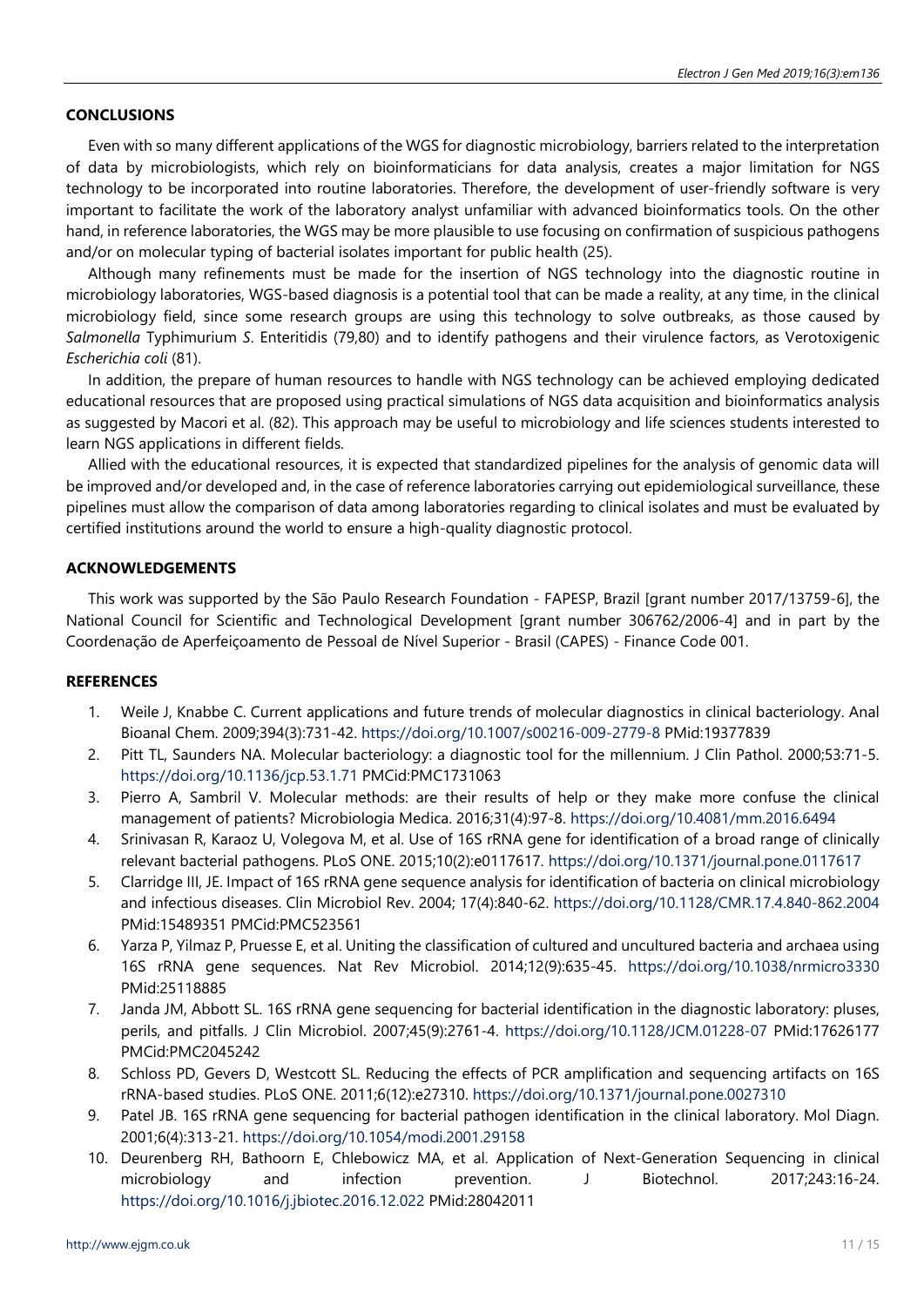- 11. Koboldt DC, Steinberg KM, Larson DE, Wilson RK, Mardis ER. The Next-Generation Sequencing revolution and its impact on genomics. Cell. 2013;155(1):27-38. <https://doi.org/10.1016/j.cell.2013.09.006> PMid:24074859 PMCid:PMC3969849
- 12. Mardis ER. The impact of Next-Generation Sequencing technology on genetics. Trends Genet. 2008;24(3):133- 41. <https://doi.org/10.1016/j.tig.2007.12.007> PMid:18262675 PMCid:PMC2680276
- 13. Buchan BW, Ledeboer NA. Emerging technologies for the clinical microbiology laboratory. Clin Microbiol Rev. 2014;27(4):783-822. <https://doi.org/10.1128/CMR.00003-14> PMid:25278575 PMCid:PMC4187641
- 14. Ansorge WJ. Next-Generation DNA Sequencing techniques. N Biotechnol. 2009; 25(4):195-203. <https://doi.org/10.1016/j.nbt.2008.12.009> PMid:19429539
- 15. Macori G, Romano A, Adriano D, et al. Draft genome sequences of four Yersinia enterocolitica strains, isolated from wild ungulate carcasses. Genome Announc. 2017; 5(15). pii: e00192-17. <https://doi.org/10.1128/genomeA.00192-17>
- 16. Stevens MJ, Stephan R, Johler S. Draft genome sequence of Staphylococcus aureus 1608, a strain that caused toxic mastitis in twin cows. Genome Announc. 2017;5(1). pii: e01438-16. <https://doi.org/10.1128/genomeA.01438-16>
- 17. Schmidt T, Kock MM, Ehlers MM. Molecular characterization of Staphylococcus aureus isolated from bovine mastitis and close human contacts in South African dairy herds: genetic diversity and inter-species host transmission. Front Microbiol. 2017; 8:511. <https://doi.org/10.3389/fmicb.2017.00511> PMid:28428772 PMCid:PMC5382207
- 18. Kluytmans JA. Methicillin-resistant Staphylococcus aureus in food products: cause for concern or case for complacency? Clin Microbiol Infect. 2010; 16(1):11-5. <https://doi.org/10.1111/j.1469-0691.2009.03110.x> PMid:20002686
- 19. Tsogalis GJ, Chao E, Hagenkord JM, Hambuch T, Moore JH. Bioinformatics: what the clinical laboratorian needs to know and prepare for. Clin Chem. 2013; 59(9):1301-5. <https://doi.org/10.1373/clinchem.2012.198226> PMid:23723312
- 20. Almeida OGG, De Martinis ECP. Bioinformatics tools to assess metagenomic data for applied microbiology. Appl Microbiol Biotechnol. 2019; 103(1):69-82. <https://doi.org/10.1007/s00253-018-9464-9> PMid:30362076
- 21. El-Metwally S, Hamza T, Zakaria M, Helmy M. Next-generation sequence assembly: four stages of data processing and computational challenges. PLOS Comput Biol. 2013; 9(12):e1003345. <https://doi.org/10.1371/journal.pcbi.1003345>
- 22. van Djik EL, Auger H, Jaszczyszyn Y, Thermes C. Ten years of Next-Generation Sequencing technology. Trends Genet. 2014;30(9):418-26. <https://doi.org/10.1016/j.tig.2014.07.001> PMid:25108476
- 23. Meyer M, Kircher M. Illumina sequencing library preparation for highly multiplexed target capture and sequencing. Cold Spring Harb Protoc. 2010;2010(6):pdb.prot5448. <https://doi.org/10.1101/pdb.prot5448>
- 24. Head SR, Komori HK, LaMere SA, et al. Library construction for Next-Generation Sequencing: overviews and challenges. Biotechniques. 2014; 56(2):61-4, 66, 68, passim. <https://doi.org/10.2144/000114133>
- 25. Török ME, Peacock SJ. Rapid Whole-Genome Sequencing of bacterial pathogens in the clinical microbiology laboratory-pipe dream or reality?. J Antimicrob Chemother. 2012;67(10):2307-08. <https://doi.org/10.1093/jac/dks247> PMid:22729921
- 26. Varshney RK, Nayak SN, May GD, Jackson SA. Next-Generation Sequencing technologies and their implications for crop genetics and breeding. Trends Biotechnol. 2009;27(9):522-30. <https://doi.org/10.1016/j.tibtech.2009.05.006> PMid:19679362
- 27. Ronaghi M. Pyrosequencing sheds light on DNA sequencing. Genome Res. 2001;11(1):3-11. <https://doi.org/10.1101/gr.11.1.3> PMid:11156611
- 28. Goodwin S, McPherson JD, McCombie R. Coming of age: ten years of Next-Generation Sequencing technologies. Nat Rev Genet. 2016;17(6):333-51. <https://doi.org/10.1038/nrg.2016.49> PMid:27184599
- 29. Schadt EE, Truner S, Kasarskis A. A window into third-generation sequencing. Hum Mol Genet. 2010;19(R2):R227- 40. <https://doi.org/10.1093/hmg/ddq416>
- 30. Heather JM, Chain B. The sequence of sequencers: the history of sequencing DNA. Genomics. 2016;107(1):1-8. <https://doi.org/10.1016/j.ygeno.2015.11.003> PMid:26554401 PMCid:PMC4727787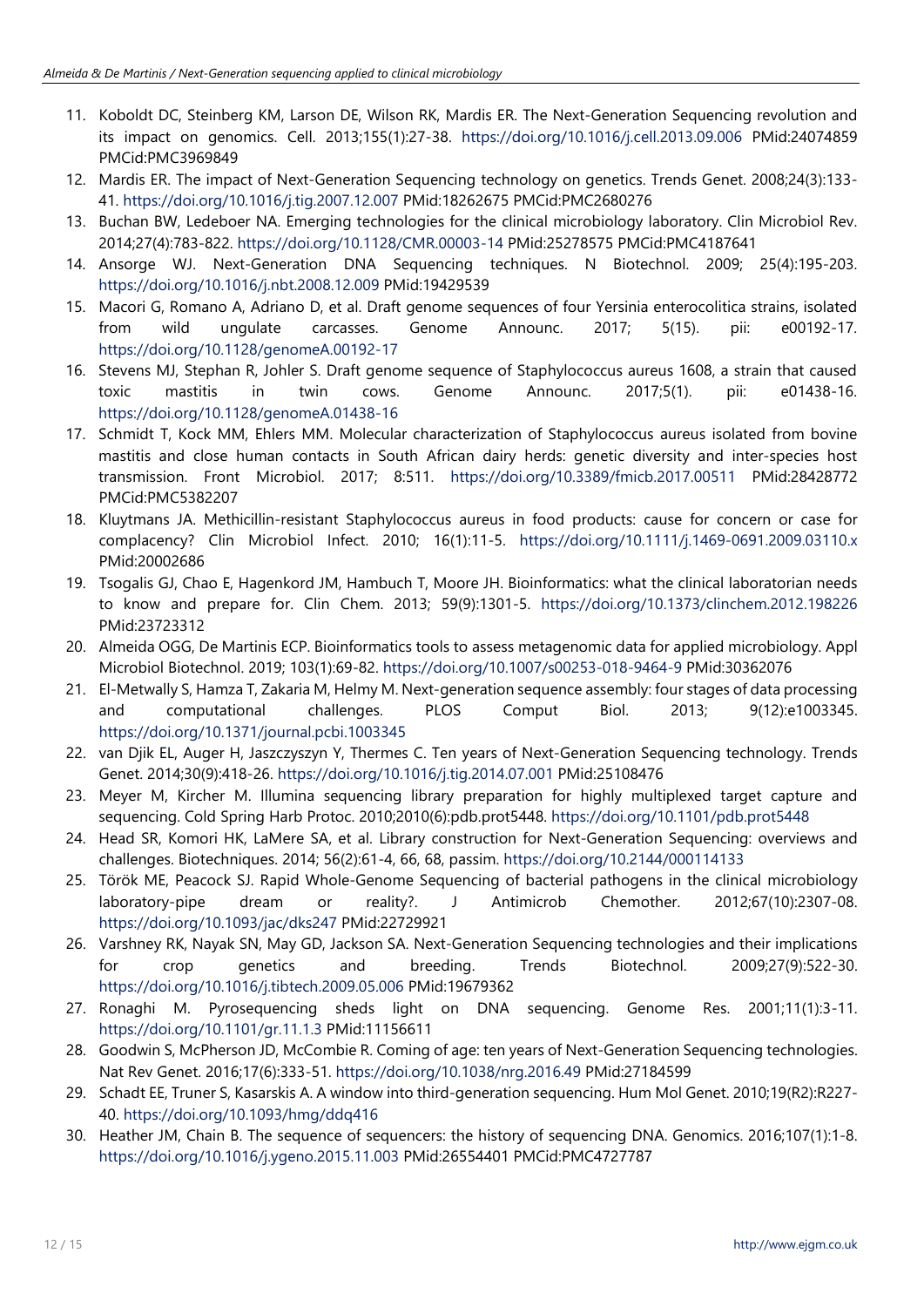- 31. Lu H, Giordano F, Ning Z. Oxford Nanopore MinION sequencing and genome assembly. Genomics Proteomics Bioinformatics. 2016;14(5):265-79. <https://doi.org/10.1016/j.gpb.2016.05.004> PMid:27646134 PMCid:PMC5093776
- 32. Kulkarni P, Frommolt P. Challenges in the setup of large-scale Next-Generation Sequencing analysis workflows. Comput Struct Biotechnol J. 2017;15:471-7. <https://doi.org/10.1016/j.csbj.2017.10.001> PMid:29158876 PMCid:PMC5683667
- 33. Kircher M, Kelso J. High-throughput DNA sequencing--concepts and limitations. Bioessays. 2010;32(6):524-36. <https://doi.org/10.1002/bies.200900181> PMid:20486139
- 34. Quail MA, Smith M, Coupland P, et al. A tale of three Next Generation Sequencing platforms: comparison of Ion Torrent, Pacific Biosciences and Illumina MiSeq sequencers. BMC Genomics. 2012;13:341. <https://doi.org/10.1186/1471-2164-13-341> PMid:22827831 PMCid:PMC3431227
- 35. Mikheyev AS, Tin MM. A first look at the Oxford Nanopore MinION sequencer. Mol Ecol Resour. 2014;14(6):1097- 102. <https://doi.org/10.1111/1755-0998.12324> PMid:25187008
- 36. Illumina sequencing platforms. [online] [accessed 2019-01-13]. Available from: <https://www.illumina.com/systems/sequencing-platforms.html>
- 37. Bioinformatics Definition Committee. NIH working definition of bioinformatics and computational biology. 2000 [online] Taccessed 2019-01-13]. Available from: <http://2digitstechcom.ipage.com/uploads/2/9/0/1/2901227/compubiodef.pdf>
- 38. Fierro RG, Thomas-Lopez D, Deserio D, Liebana E, Rizzi V, Guerra B. Outcome of EC/EFSA questionnaire (2016) on use of Whole Genome Sequencing (WGS) for food- and waterborne pathogens isolated from animals, food, feed and related environmental samples in EU/EFTA countries. EFSA Supporting Publications. 2018;15(6):1432E. <https://doi.org/10.2903/sp.efsa.2018.EN-1432>
- 39. Nadon C, Van Walle I, Gerner-Smidt P, et al. PulseNet International: vision for the implementation of Whole Genome Sequencing (WGS) for global food-borne disease surveillance. Euro Surveill. 2017;22(23). pii: 30544. <https://doi.org/10.2807/1560-7917.ES.2017.22.23.30544>
- 40. Hendriksen RS, Pedersen SK, Leekitcharoenphon P, et al. Final report of ENGAGE Establishing Next Generation sequencing Ability for Genomic Analysis in Europe. EFSA Supporting Publications. 2018;15(6):1431E. <https://doi.org/10.2903/sp.efsa.2018.EN-1431>
- 41. Edgar RC, Flyvbjerg H. Error filtering, pair assembly and error correction for next-generation sequencing reads. Bioinformatics. 2015;31(21):3476-82. <https://doi.org/10.1093/bioinformatics/btv401> PMid:26139637
- 42. Wajid B, Serpedin E. Do it yourself guide to genome assembly. Brief Funct Genomics. 2016;15(1):1-9. <https://doi.org/10.1093/bfgp/elu042> PMid:25392234
- 43. Centers for Disease Control and Prevention (USA). WGS protocols. [online] [accessed 2019-01-13]. Available from: <https://www.cdc.gov/pulsenet/pathogens/protocols.html>
- 44. Patel RK, Jain M. NGS QC toolkit: A toolkit for quality control of Next Generation Sequencing data. PloS One. 2012;7(2):e30619. <https://doi.org/10.1371/journal.pone.0030619>
- 45. Bolger AM, Lohse M, Usadel B. Trimmomatic: a flexible trimmer for Illumina sequence data. Bioinformatics. 2014;30(15):2114-20. <https://doi.org/10.1093/bioinformatics/btu170> PMid:24695404 PMCid:PMC4103590
- 46. Martin M. Cutadapt removes adapter sequences from high-throughput sequencing reads. EMBnet.journal. 2011;17(1):10-2. <https://doi.org/10.14806/ej.17.1.200>
- 47. Illumina®. BaseSpace sequence Hub. [online] [accessed 2019-01-13]. Available from: <https://www.illumina.com/products/by-type/informatics-products/basespace-sequence-hub.html>
- 48. Thermo Fisher. NextGENeTM Software for Ion TorrentTM Academic/Network License. [online] [accessed 2019- 01-13]. Available from: <https://www.thermofisher.com/order/catalog/product/4467742>
- 49. PACBIO®. SMRT Analysis Software. [online] [accessed 2019-01-13]. Available from: <https://www.pacb.com/products-and-services/analytical-software/smrt-analysis/>
- 50. Del Fabbro C, Scalabrin S, Morgante M, Giorgi FM. An extensive evaluation of read trimming effects on Illumina NGS data analysis. PLoS ONE. 2013;8(12):e85024. <https://doi.org/10.1371/journal.pone.0085024>
- 51. Miller JR, Koren S, Sutton G. Assembly algorithms for Next-Generation Sequencing data. Genomics. 2010; 95(6):315-27. <https://doi.org/10.1016/j.ygeno.2010.03.001> PMid:20211242 PMCid:PMC2874646
- 52. Ekblom R, Wolf JB. A field guide to Whole-Genome Sequencing, assembly and annotation. Evol Appl. 2014;7(9):1026-42. <https://doi.org/10.1111/eva.12178> PMid:25553065 PMCid:PMC4231593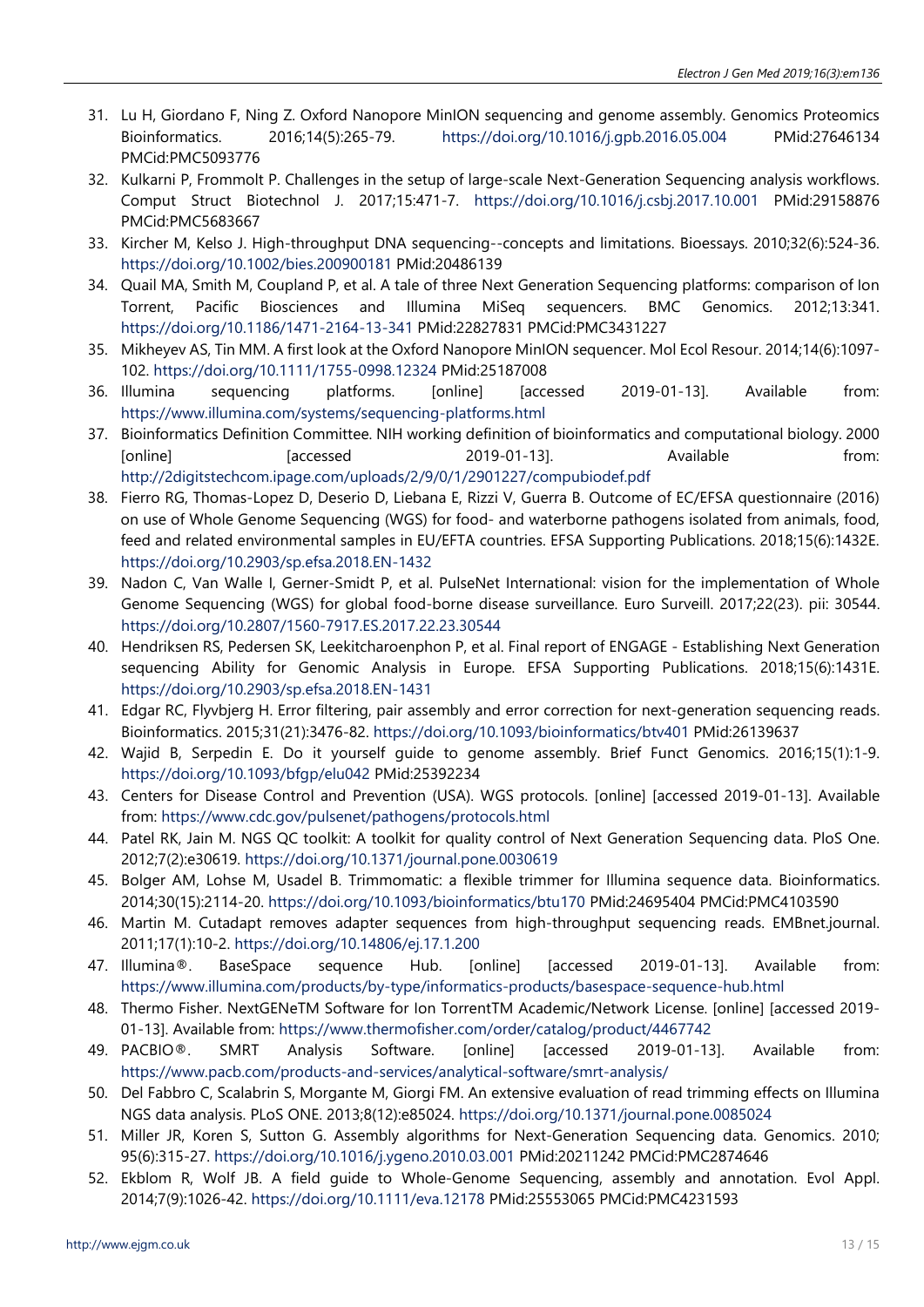- 53. Bankevich A, Nurk S, Antipov D, et al. SPAdes: a new genome assembly algorithm and its applications to singlecell sequencing. J Comput Biol. 2012;19(5):455-77. <https://doi.org/10.1089/cmb.2012.0021> PMid:22506599 PMCid:PMC3342519
- 54. Wang W, Li GW, Chen C, Xie XS, Zhuang X. Chromosome organization by a nucleoid-associated protein in live bacteria. Science. 2011;333(6048):1445-9. <https://doi.org/10.1126/science.1204697> PMid:21903814 PMCid:PMC3329943
- 55. Smalla K, Jechalke S, Top EM. Plasmid detection, characterization and ecology. Microbiol Spectr. 2015;3(1):PLAS-0038-2014. <https://doi.org/10.1128/microbiolspec.PLAS-0038-2014>
- 56. Arredondo-Alonso S, Willems RJ, van Schaik W, Schürch AC. On the (im)possibility of reconstructing plasmids from whole-genome short-read sequencing data. Microb Genom. 2017;3(10):e000128. <https://doi.org/10.1099/mgen.0.000128>
- 57. Antipov D, Hartwick N, Shen M, Raiko M, Lapidus A, Pevzner PA. plasmidSPAdes: assembling plasmids from Whole Genome Sequencing data. Bioinformatics. 2016;32(22):3380-7. <https://doi.org/10.1093/bioinformatics/btw493>
- 58. Marchesi JR, Ravel J. The vocabulary of microbiome research: a proposal. Microbiome. 2015;3:31. <https://doi.org/10.1186/s40168-015-0094-5> PMid:26229597 PMCid:PMC4520061
- 59. Leipzig J. A review of bioinformatic pipeline frameworks. Brief Bioinform. 2017;18(3):530-6.
- 60. Naccache SN, Federman S, Veeeraraghavan N, et al. A cloud-compatible bioinformatics pipeline for ultrarapid pathogen identification from Next-Generation Sequencing of clinical samples. Genome Res. 2014; 24(7):1180- 92. <https://doi.org/10.1101/gr.171934.113> PMid:24899342 PMCid:PMC4079973
- 61. Kilianski A, Carcel P, Yao S, et al. Pathosphere.org: pathogens detection and characterization through a webbased, open source informatics platform. BMC Bioinformatics. 2015;16:416. [https://doi.org/10.1186/s12859-015-](https://doi.org/10.1186/s12859-015-0840-5) [0840-5](https://doi.org/10.1186/s12859-015-0840-5) PMid:26714571 PMCid:PMC4696252
- 62. Byrd AL, Perez-Rogers JF, Manimaran S, et al. Clinical PathoScope: rapid alignment and filtration for accurate pathogen identification in clinical samples using unassembled sequencing data. BMC Bioinformatics. 2014;15(1):262. <https://doi.org/10.1186/1471-2105-15-262> PMid:25091138 PMCid:PMC4131054
- 63. Blankenberg D, Kuster GV, Coraor N, et al. Galaxy, a web-based genome analysis tool for experimentalists. Curr Protoc Mol Biol. 2010;Chapter 19:Unit 19.10.1-21. <https://doi.org/10.1002/0471142727.mb1910s89>
- 64. De Summa, S Malerba, G Pinto, R Mori, A Mijatovic V, Tommasi S. GATK hard filtering: tunable parameters to improve variant calling for Next Generation Sequencing targeted gene panel data. BMC Bioinformatics. 2017;18(Suppl 5):119. <https://doi.org/10.1186/s12859-017-1537-8>
- 65. Wilson JW, Schurr MJ, LeBlanc CL, Ramamurthy R, Buchanan KL, Nickerson CA. Mechanisms of bacterial pathogenicity. Postgrad Med J. 2002;78(918):216-24. <https://doi.org/10.1136/pmj.78.918.216> PMid:11930024 PMCid:PMC1742320
- 66. Chen L, Yang J, Yu J, et al. VFDB: a reference database for bacterial virulence factors. Nucleic Acids Res. 2005;33(database issue):D325-8. <https://doi.org/10.1093/nar/gki008>
- 67. Chen L, Xiong Z, Sun L, Yang J, Jin Q. VFDB 2012 update: toward the genetic diversity and molecular evolution of bacterial virulence factors. Nucleic Acids Res. 2011;40(database issue):D641-5. <https://doi.org/10.1093/nar/gkr989>
- 68. Zankari E, Hasman H, Cosentino S, et al. Identification of acquired antimicrobial resistance genes. J Antimicrob Chemother. 2012;67(11):2640-4. <https://doi.org/10.1093/jac/dks261> PMid:22782487 PMCid:PMC3468078
- 69. Gupta SK, Padmanabhan BR, Diene SM, et al. ARG-ANNOT, a new bioinformatic tool to discover antibiotic resistance genes in bacterial genomes. Antimicrob Agents Chemother. 2014;58(1):212-20. <https://doi.org/10.1128/AAC.01310-13> PMid:24145532 PMCid:PMC3910750
- 70. Zankari E. Comparison of the web tools AR-ANNOT and ResFinder for detection of resistance genes in bacteria. Antimicrob Agents Chemother. 2014;58(8):4986. <https://doi.org/10.1128/AAC.02620-14> PMid:25028728 PMCid:PMC4136053
- 71. Jia B, Raphenya AR, Alcock B, et al. CARD 2017: expansion and model-centric curation of the comprehensive antibiotic resistance database. Nucleic Acids Res. 2017; 45(D1):D566-D573. <https://doi.org/10.1093/nar/gkw1004>
- 72. Pérez-Losada M, Cabezas P, Castro-Nallar E, Crandall KA. Pathogen typing in the genomics era: MLST and the future of molecular epidemiology. Infect Genet Evol. 2013;16:38-53. <https://doi.org/10.1016/j.meegid.2013.01.009> PMid:23357583